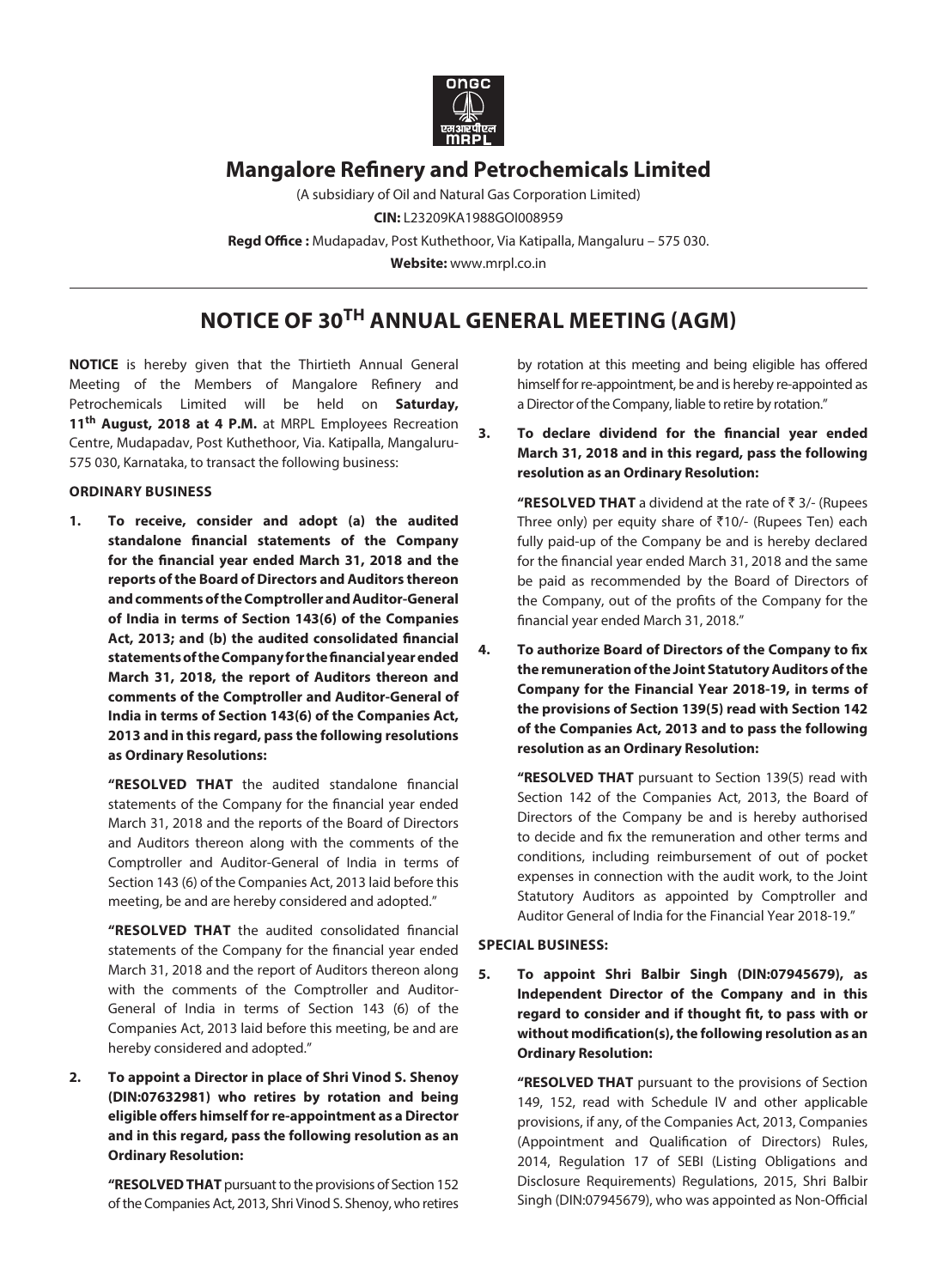

Independent Director by the Ministry of Petroleum & Natural Gas vide its letter No. C-31034/2/2017-CA/ FTS:49128 dated 08/09/2017 for a period of three years and subsequently appointed as an Additional Director, designated as Non Official Independent Director by the Board of Directors with effect from 08/09/2017 to hold office until the date of this Annual General Meeting, in terms of Section 161 of the Companies Act, 2013, and in respect of whom the Company has received a notice in writing from a member under Section 160 of the Companies Act, 2013, signifying his intention to propose Shri Balbir Singh (DIN:07945679), as a candidate for the office of Director of the Company, be and is hereby appointed as Independent Director of the Company for three years, not liable to retire by rotation."

**6. To appoint Shri Sewa Ram (DIN:01652464), as Independent Director of the Company and in this regard to consider and if thought fit, to pass with or without modification(s), the following resolution as an Ordinary Resolution:**

> **"RESOLVED THAT** pursuant to the provisions of Section 149, 152, read with Schedule IV and other applicable provisions, if any, of the Companies Act, 2013, Companies (Appointment and Qualification of Directors) Rules, 2014, Regulation 17 of SEBI (Listing Obligations and Disclosure Requirements) Regulations, 2015, Shri Sewa Ram (DIN:01652464), who was appointed as Non-Official Independent Director by the Ministry of Petroleum & Natural Gas vide its letter No. C-31034/2/2017-CA/ FTS:49128 dated 08/09/2017 for a period of three years and subsequently appointed as an Additional Director, designated as Non Official Independent Director by the Board of Directors with effect from 08/09/2017 to hold office until the date of this Annual General Meeting, in terms of Section 161 of the Companies Act, 2013, and in respect of whom the Company has received a notice in writing from a member under Section 160 of the Companies Act, 2013, signifying his intention to propose Shri Sewa Ram (DIN:01652464), as a candidate for the office of Director of the Company, be and is hereby appointed as Independent Director of the Company for three years, not liable to retire by rotation."

**7. To appoint Shri V. P. Haran (DIN:07710821), as Independent Director of the Company and in this regard to consider and if thought fit, to pass with or without modification(s), the following resolution as an Ordinary Resolution:**

> **"RESOLVED THAT** pursuant to the provisions of Section 149, 152, read with Schedule IV and other applicable provisions, if any, of the Companies Act, 2013, Companies (Appointment and Qualification of Directors) Rules, 2014, Regulation 17 of SEBI (Listing Obligations and Disclosure Requirements) Regulations, 2015,

Shri V. P. Haran (DIN:07710821), who was appointed as Non-Official Independent Director by the Ministry of Petroleum & Natural Gas vide its letter No. C-31034/2/2017- CA/FTS:49128 dated 08/09/2017 for a period of three years and subsequently appointed as an Additional Director, designated as Non Official Independent Director by the Board of Directors with effect from 08/09/2017 to hold office until the date of this Annual General Meeting, in terms of Section 161 of the Companies Act, 2013, and in respect of whom the Company has received a notice in writing from a member under Section 160 of the Companies Act, 2013, signifying his intention to propose Shri V. P. Haran (DIN:07710821), as a candidate for the office of Director of the Company, be and is hereby appointed as Independent Director of the Company for three years, not liable to retire by rotation."

**8. To appoint Dr. G. K. Patel (DIN:07945704), as Independent Director of the Company and in this regard to consider and if thought fit, to pass with or without modification(s), the following resolution as an Ordinary Resolution:**

 **"RESOLVED THAT** pursuant to the provisions of Section 149, 152, read with Schedule IV and other applicable provisions, if any, of the Companies Act, 2013, Companies (Appointment and Qualification of Directors) Rules, 2014, Regulation 17 of SEBI (Listing Obligations and Disclosure Requirements) Regulations, 2015, Dr. G. K. Patel (DIN:07945704), who was appointed as Non-Official Independent Director by the Ministry of Petroleum & Natural Gas vide its letter No. C-31034/2/2017-CA/ FTS:49128 dated 08/09/2017 for a period of three years and subsequently appointed as an Additional Director, designated as Non Official Independent Director by the Board of Directors with effect from 08/09/2017 to hold office until the date of this Annual General Meeting, in terms of Section 161 of the Companies Act, 2013, and in respect of whom the Company has received a notice in writing from a member under Section 160 of the Companies Act, 2013, signifying his intention to propose Dr. G. K. Patel (DIN:07945704), as a candidate for the office of Director of the Company, be and is hereby appointed as Independent Director of the Company for three years, not liable to retire by rotation."

**9. To appoint Shri Shashi Shanker (DIN:06447938), as Director of the Company and in this regard, to consider and if thought fit, to pass with or without modification(s), the following resolution as an Ordinary Resolution:**

 **"RESOLVED THAT** pursuant to provisions of Section 149,152 and other applicable provisions, if any, of the Companies Act, 2013, Companies (Appointment and Qualification of Directors) Rules, 2014, Regulation 17 of SEBI (Listing Obligations and Disclosure Requirements)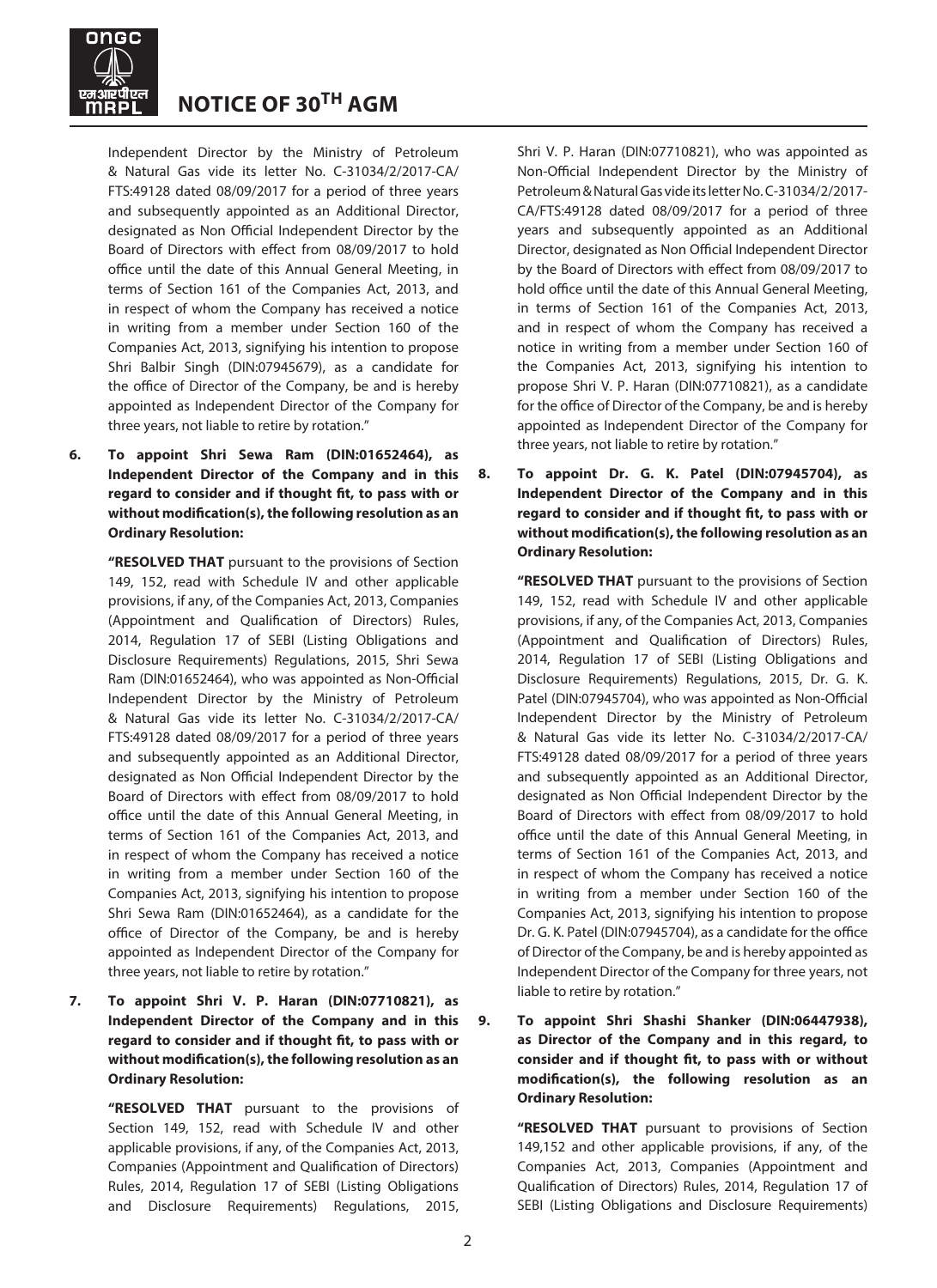Regulations, 2015, Shri Shashi Shanker (DIN:06447938), who was appointed as an Additional Director and Chairman by the Board of Directors with effect from 01/10/2017 to hold office until the date of this Annual General Meeting, in terms of Section 161(1) of Companies Act, 2013 and Articles of Association of the Company and in respect of whom the Company has received a notice in writing from a member under Section 160 of the Companies Act, 2013, signifying his intention to propose Shri Shashi Shanker (DIN:06447938), as a candidate for the office of Director of the Company, be and is hereby appointed as Director of the Company, liable to retire by rotation."

**10. To appoint Shri K. M. Mahesh (DIN:07402110), as Director of the Company and in this regard, to consider and if thought fit, to pass with or without modification(s), the following resolution as an Ordinary Resolution:**

 **"RESOLVED THAT** pursuant to provisions of Section 149,152 and other applicable provisions, if any, of the Companies Act, 2013 and Rules made thereunder, Shri K. M. Mahesh (DIN:07402110), who was appointed as a Government Nominee Director by the Ministry of Petroleum and Natural Gas (MoP&NG), Government of India, vide its letter No. C- 31033/1/2016-CA/FTS: 42979 dated 24/11/2017 and subsequently appointed as an Additional Director by the Board of Directors with effect from 24/11/2017 to hold office upto the date of this Annual General Meeting, in terms of Section 161 of the Companies Act, 2013, and in respect of whom the Company has received a notice in writing from a member under Section 160 of the Companies Act, 2013, signifying his intention to propose Shri K. M. Mahesh (DIN: 07402110), as a candidate for the office of Director of the Company, be and is hereby appointed as Director of the Company, liable to retire by rotation."

**11. To appoint Shri Sanjay Kumar Jain (DIN:08015083), as Director of the Company and in this regard, to consider and is thought fit, to pass with or without modification(s), the following resolution as an Ordinary Resolution:**

> **"RESOLVED THAT** pursuant to provisions of Section 149,152 and other applicable provisions, if any, of the Companies Act, 2013 and Rules made thereunder, Shri Sanjay Kumar Jain (DIN:08015083) who was appointed as a Government Nominee Director by the Ministry of Petroleum and Natural Gas (MoP&NG), Government of India, vide its letter No. C-31033/1/2016-CA/FTS: 42979 dated 24/11/2017 and subsequently appointed as an Additional Director by the Board of Directors with effect from 24/11/2017 to hold office upto the date of this Annual General Meeting, in terms of Section 161 of the Companies Act, 2013, and in respect of whom the Company has received a notice in writing from a member

under Section 160 of the Companies Act, 2013, signifying his intention to propose Shri Sanjay Kumar Jain (DIN: 08015083), as a candidate for the office of Director of the Company, be and is hereby appointed as Director of the Company, liable to retire by rotation."

**12. To appoint Shri Subhash Kumar (DIN:07905656), as Director of the Company and in this regard, to consider and if thought fit, to pass with or without modification(s), the following resolution as an Ordinary Resolution:**

 **"RESOLVED THAT** pursuant to provisions of Section 149,152 and other applicable provisions, if any, of the Companies Act, 2013, Companies (Appointment and Qualification of Directors) Rules, 2014, Regulation 17 of SEBI (Listing Obligations and Disclosure Requirements) Regulations, 2015, Shri Subhash Kumar, (DIN:07905656) who was appointed as an Additional Director by the Board of Directors with effect from 15/05/2018 to hold office until the date of this Annual General Meeting, in terms of Section 161(1) of Companies Act, 2013 and Articles of Association of the Company and in respect of whom the Company has received a notice in writing from a member under Section 160 of the Companies Act, 2013, signifying his intention to propose Shri Subhash Kumar, as a candidate for the office of Director of the Company, be and is hereby appointed as Director of the Company, liable to retire by rotation."

> By Order of the Board of Directors Sd/- **Dinesh Mishra Company Secretary**

### Place : Mangaluru Date: 07/07/2018

### **NOTES:**

- 1. The relevant explanatory statement pursuant to Section 102 of the Companies Act, 2013 in respect of Special Businesses, as set out above is annexed hereto.
- 2. The Notice of 30<sup>th</sup> Annual General Meeting along with instructions for remote e-voting is sent to Members, Directors, Auditors and others entitled to, by permitted mode.
- 3. A member entitled to attend and vote at the meeting is also entitled to appoint a proxy to attend and vote instead of himself and the proxy need not be a member of the company. The proxy form in order to be valid and effective should be deposited at the registered office of the company not less than forty-eight hours (48 hours) before the time of commencement of the meeting. Blank proxy form is attached.

 In terms of section 105 of the Companies Act, 2013, and rules thereunder, a person can act as a proxy on behalf of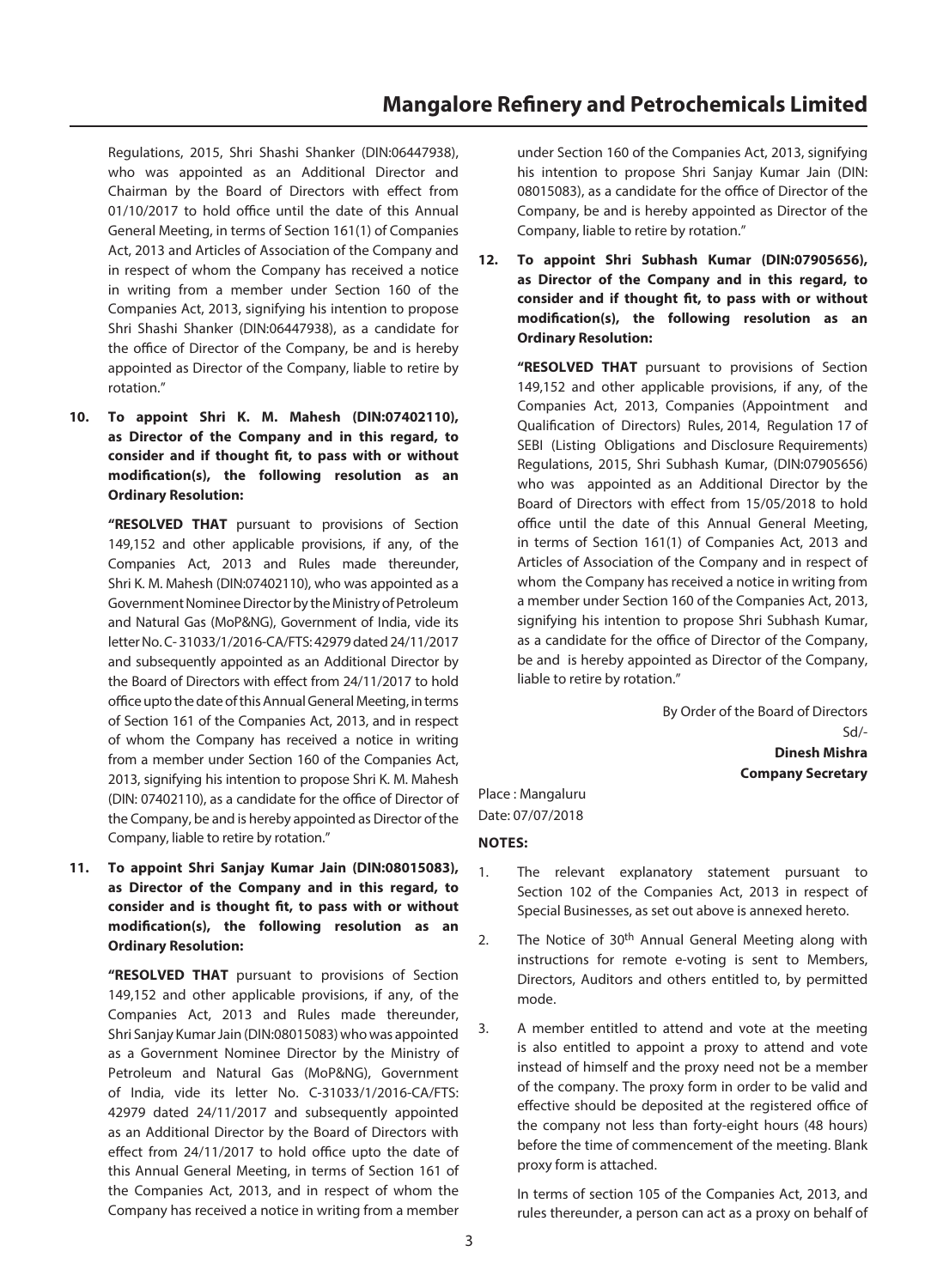

members not exceeding fifty and holding in the aggregate not more than ten percent of the total share capital of the company carrying voting rights. A member holding more than ten percent of the total share capital of the company carrying voting rights may appoint a single person as proxy and such person shall not act as a proxy for any other person or member. Proxies submitted on behalf of limited companies, societies etc. must be supported by appropriate resolution/ authority, as applicable.

- 4. Corporate members intending to send their authorized representatives to attend the Annual General Meeting pursuant to provisions of Section 113 of the Companies Act, 2013 are required to send a certified copy of the relevant Board resolution authorizing the representative to attend & vote on their behalf at the meeting.
- 5. The Company announced Book Closure from 02/07/2018 to 06/07/2018 (both days inclusive) for the purpose of determining the entitlement of the shareholders for the dividend. Accordingly, Dividend on Equity Shares as recommended by the Board of Directors for the Financial Year 2017-18, if approved at the meeting, will be payable to those eligible members whose names appear:
	- (a) As Beneficial Owners, as on 01/07/2018 as per the list furnished by National Securities Depository Ltd. (NSDL) and Central Depository Services (India) Ltd. (CDSL) in respect of shares held in Dematerialised form, and
	- (b) As Members in the Register of Members of the Company as on 01/07/2018 in respect of shares held in Physical Form, after giving effect to all valid shares transfers in physical form lodged with the Company or its R&T Agents on or before 01/07/2018.
- 6. Brief profile of the Directors seeking appointment/reappointment, as mandated under SEBI (Listing Obligations and Disclosure Requirements) Regulations, 2015, forms part of the Notice. None of the Directors of the Company are in any way related to each other.
- 7. Share transfer documents and all correspondence relating thereto, should be addressed to the Registrar and Transfer Agent of the Company – M/s. Link Intime India Pvt. Ltd., C-101, 247 Park, L B S Marg, Vikhroli (West), Mumbai – 400 083, email : [mrplirc@linkintime.co.in](mailto:mrplirc@linkintime.co.in)
- 8. In terms of Regulation 40(7) read with Schedule VII of SEBI (Listing Obligations & Disclosure Requirements) Regulations, 2015, it is mandatory for the transferor and the transferee(s) of the physical shares to furnish copy of their PAN card for registration of transfer of shares. Transferor and the Transferee(s) are requested to furnish copies of their PAN card along with Share Transfer Deed duly completed and physical share certificate(s). For

securities market transactions and/or for off-market or private transactions involving transfer of shares, the transferee(s) as well as transferor(s) shall furnish copy of PAN card to the company/Registrar and Transfer Agents, as the case may be, for registration of such transfer of securities. In case where PAN card is not available i.e. in case of residents of Sikkim, the identity proof shall be submitted for registration of such transfer of securities.

- 9. SEBI vide its notification dated 08/06/2018 has mandated that, except in case of transmission or transposition of securities, requests for effecting transfer of securities shall not be processed unless the securities are held in the dematerialized form with a depository. Members holding shares in physical form are therefore requested to dematerialize their share certificates.
- 10. Members desirous of obtaining any information on any item of business of this meeting are requested to forward the same before 07/08/2018 to the Company Secretary at the Registered Office of the Company or email at investor@mrpl.co.in, so that the same may be attended appropriately. Relevant documents referred to in the accompanying notice are open for inspection by the members at the Registered Office of the Company on all working days i.e. Monday to Friday, between 3:30 pm and 5:00 p.m. upto  $11/08/2018$ , the date of the 30<sup>th</sup> Annual General Meeting.
- 11. In support of the "Green Initiative" measure taken by Ministry of Corporate Affairs (MCA), Government of India, New Delhi, enabling electronic delivery of documents and also in line with circular Ref. No. CIR/CFD/DIL/7/2011 dated 05/11/2011 issued by Securities and Exchange Board of India (SEBI) and as prescribed under the relevant provisions under the Companies Act, 2013, and the Rules made thereunder, Company has sent Annual Reports in Electronic Mode to the shareholders who have registered their E-mail IDs either with the Registrar and Transfer Agents or with the depositories. Members who have not registered their email address with Company can register the same by submitting a duly filled-in E-Communication Registration Form available on the website of the Company [www.mrpl.co.in](http://www.mrpl.co.in/) to M/s. Link Intime India Pvt Ltd. or Investor Relation Cell of the Company. Members holding shares in demat form are requested to register their email address with their Depository Participant(s) only. Members who have registered their email address are also entitled to receive such communication in physical form, upon request.
- 12. Pursuant to Section 108 of the Companies Act, 2013, Rule 20 of the Companies (Management and Administration) Rules, 2014, as amended and Regulation 44 of SEBI (Listing Obligations and Disclosure Requirements) Regulations, 2015, remote E-voting facility is being provided to Members to exercise their right to vote on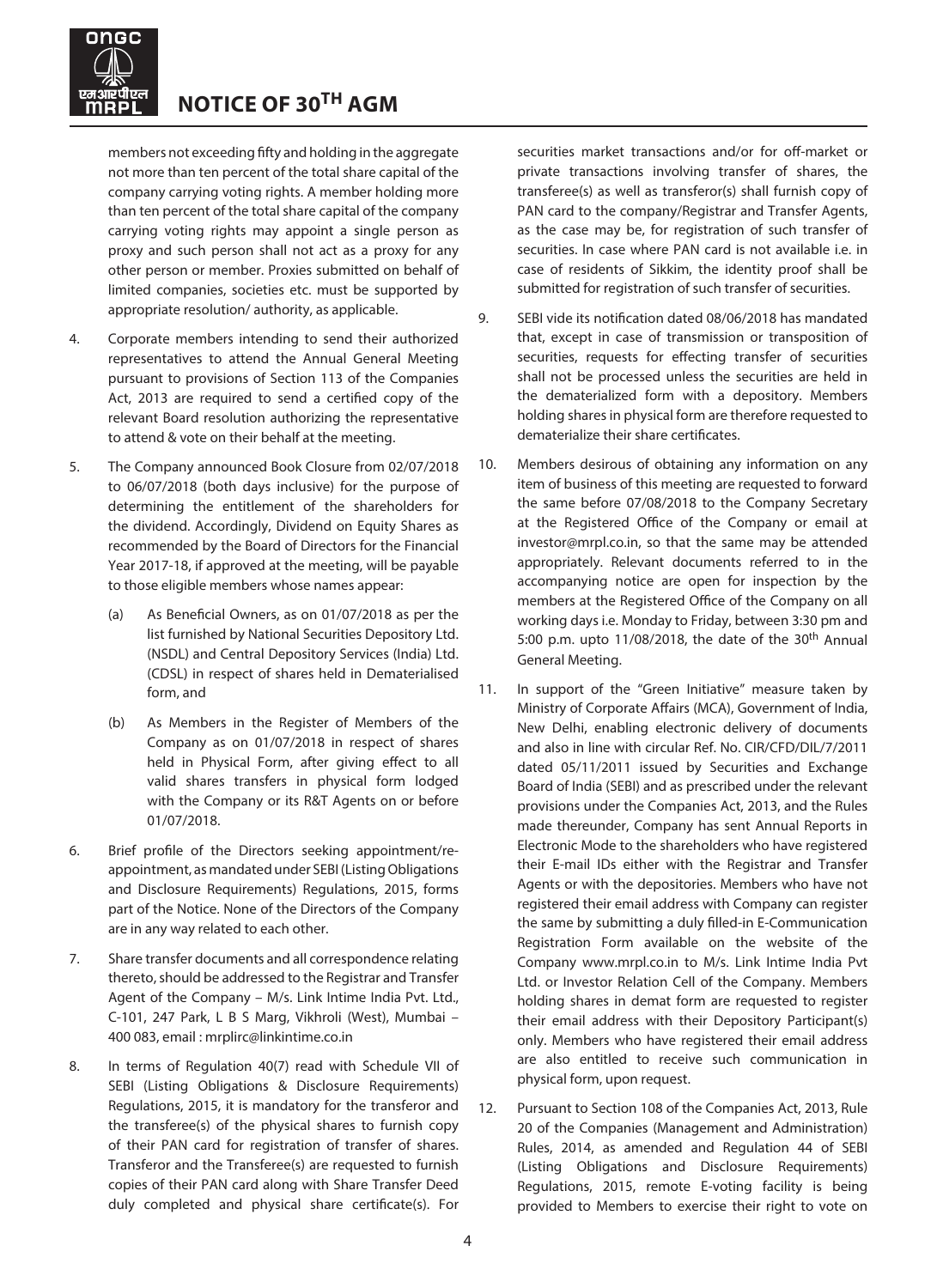the resolutions proposed to be passed at the 30<sup>th</sup> AGM by electronic means. The Members, whose names appear in the Register of Members/list of Beneficial Owners as on the cut-off date of 04/08/2018, are entitled to vote on the Resolutions set forth in this Notice. The Members may cast their votes on electronic voting system from place other than the venue of the meeting (remote e-voting). The remote e-voting period will commence at 9:00 a.m. on 08/08/2018 and will end at 5:00 p.m. on 10/08/2018. In addition, the facility for voting through ballot paper shall also be made available at the venue of AGM and the Members attending the 30<sup>th</sup> AGM who have not cast their vote by remote e-voting shall be eligible to cast their vote at the 30<sup>th</sup> Annual General Meeting venue.

13. Pursuant to the provisions of IEPF Rules and the applicable provisions of the Companies Act, 2013, the company has transferred the unpaid or unclaimed dividend for the years 2004-05, 2005-06, 2006-07, 2007-08, 2008-09 and 2009-10 on due dates to the Investor Education & Protection Fund (IEPF) established by the Central Government. Pursuant to the provisions of Investor Education and Protection Fund (Uploading of information regarding unpaid and unclaimed amounts lying with Companies) Rules, 2012, the company has uploaded the details of unpaid and unclaimed dividend amount lying with the company as on 19/08/2017(date of last Annual General Meeting) on the website of the company [\(www.mrpl.co.in](http://www.mrpl.co.in/)) and also on the website of the Ministry of Corporate Affairs.

 Unclaimed dividend for FY 2010-11 will be due for transfer to the Investor Education and Protection Fund (IEPF) on or before 03/10/2018 pursuant to the provisions of the Companies Act, 2013.

 MCA vide its Notification dated 05/09/2016 has notified Investor Education and Protection Fund Authority (Accounting, Audit, Transfer and Refund) Rules, 2016 and the Investor Education and Protection Fund Authority (Accounting, Audit, Transfer and Refund) Amendment Rules, 2017 on 28/02/2017. Pursuant to the provisions of these Rules shares in respect of whom the dividend hasn't been claimed by the shareholders, shall be credited to a DEMAT Account of the Authority. Accordingly, individual shareholders who haven't claimed dividend for the last 7 years are requested to send an application to the Company/RTA for claiming unclaimed dividend for the year 2010-11 onwards. Shareholders are requested to claim the unclaimed dividend so that the shares will not be transferred to DEMAT Account of IEPF Authority. Please note that no claim shall lie against company in respect of the unclaimed dividend and shares transferred to the IEPF Authority. However, the unclaimed shares and dividend can be claimed from the IEPF by making necessary application in the prescribed Form (IEPF-5)

available on the website of Ministry of Corporate Affairs at [www.iepf.g](http://www.iepf./)ov.in.

- 14. Members holding shares in physical form may avail of the facility of nomination in terms of Section 72 of the Companies Act, 2013 by executing Form SH-13 as prescribed in the Companies (Share Capital & Debenture) Rules, 2014 any person to whom their shares in the company shall vest on occurrence of events stated in the Form. Those holding shares in physical form may download the Form SH-13 from the website of the Company i.e. [www.mrpl.co.in](http://www.mrpl.co.in/) and send Form in duplicate to RTA of the company. In case of shares held in dematerialized form, the nomination has to be lodged with the respective DP.
- 15. Members holding shares in multiple folios in physical mode are requested to apply for consolidation to the Company or its RTA along with relevant share certificates
- 16. Members are requested to notify immediately any change of address :
	- i) To the DP in respect of shares held in dematerialized form, and
	- ii) To the Company at its registered office or to its RTA in respect of their physical shares, quoting their folio number.
- 17. Non-Resident members are requested to inform the RTA about:
	- i) Change in their residential status on return to India for permanent settlement.
	- ii) Particulars of their bank account maintained in India with complete name, branch, account type, account number, IFSC Code, MICR No. and address of the Bank with pin code number, if not furnished earlier, to enable Company to remit dividend to the said Bank Account directly.
- 18. In terms of Regulation 12 of SEBI (Listing Obligations and Disclosure Requirements) Regulations, 2015 SEBI has advised all the concerned to use electronic mode of payment facility approved by the Reserve Bank of India for making cash payment viz. dividends, interest, redemption or repayment amounts to the investors. Provided that where it is not possible to use electronic mode of payment, payable-at-par warrants or cheques or Demand Drafts may be issued. In the cases of shareholder(s), where it is not possible to effect electronic payment, SEBI has advised to print bank details on the dividend warrant instruments issued to them. However, in case of those shareholders, whose bank details are not available, the company shall mandatorily print the address of the investors on such payment instruments.

 In order to facilitate the shareholders who are holding the shares in Physical Form, our Company has hosted various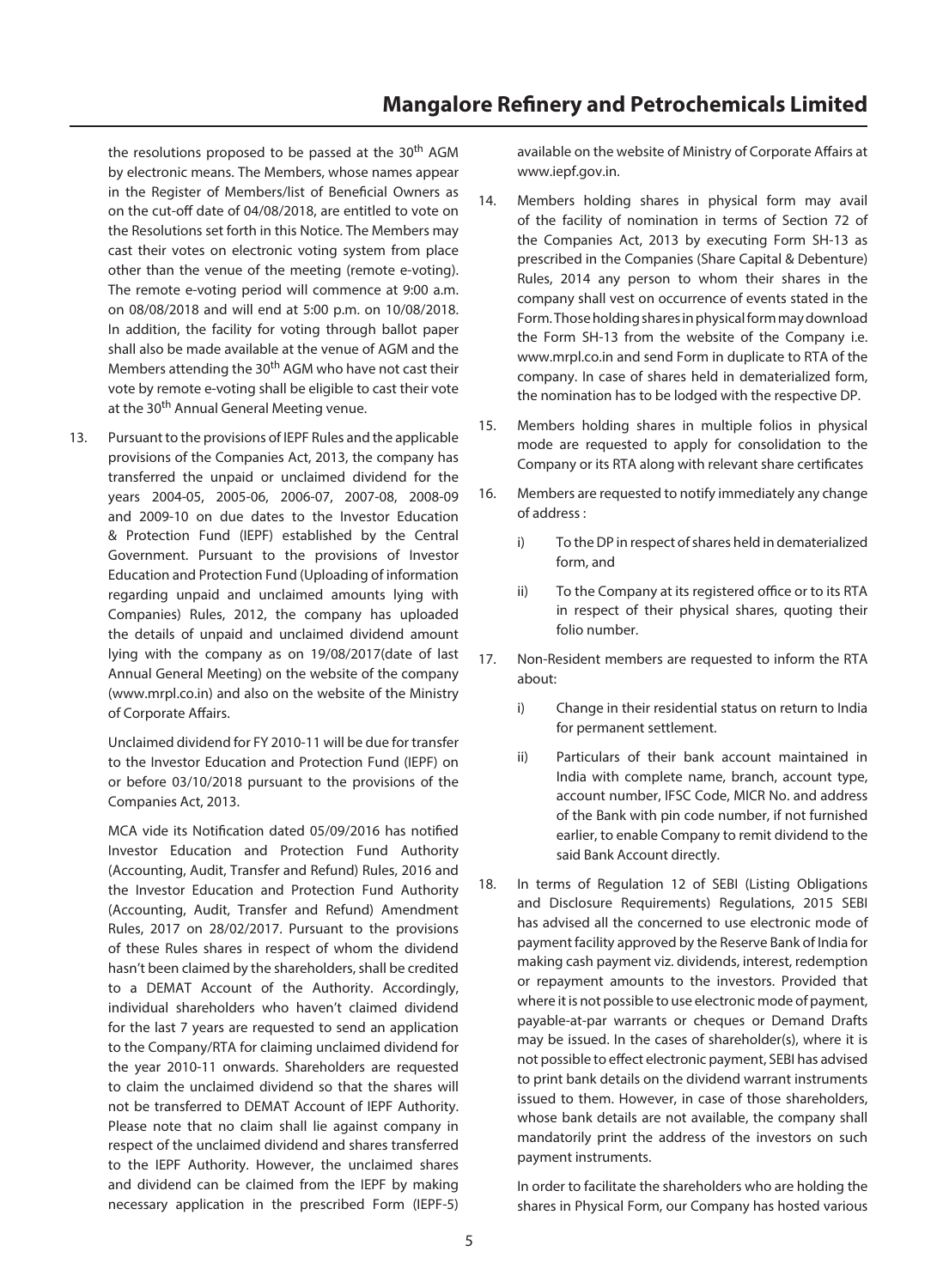

Forms including e-payment mandate form, on its website [www.mrpl.co.in](http://www.mrpl.co.in/) under the menu "Investors" & Sub-Menu "Shareholders". Shareholders can download the requisite form, fill it as per the direction given therein and forward the same to the R&T Agent with attachments. Form can also be obtained from our R&T Agents.

 Shareholders who are holding shares in Electronic Form are requested to contact their respective Depository Participants (DP) only for updating their bank details. They are also advised to seek 'Client Master Advice' from their respective DP to ensure that correct updation has been carried out in their record. It may be noted that the bank details provided by the Depositories is solely used by the company to effect the payment of dividend. Hence, it is utmost necessary for shareholders to ensure that the correct Bank details are updated with DPs.

- 19. The Company has appointed Shri Himanshu Kamdar, Partner M/s. Rathi & Associates, Practicing Company Secretaries, Mumbai to act as the Scrutinizer, to scrutinize the remote e-voting and physical vote at the venue of AGM in a fair and transparent manner. The Members desiring to vote through remote e-voting are requested to refer to the detailed procedure given hereinafter.
- 20. Detailed procedure for "Remote E-voting" is annexed which forms part of this notice.
- 21. In case of joint holders, attending the meeting, only such joint holder who is higher in the order of names, will be entitled to vote at the Meeting.
- 22. The Register of Directors and Key Managerial Personnel and their Shareholdings maintained under Section 170 of the Companies Act, 2013, the Register of Contracts or arrangements in which Directors are interested under Section 189 of the Companies Act, 2013 will be available for inspection at the 30<sup>th</sup> Annual General Meeting.
- 23. Pursuant to Section 139 of the Companies Act, 2013, the Auditors of a Government Company are appointed by the Comptroller and Auditor General of India (C&AG) and in pursuance to Section 142 of the Companies Act, 2013, their remuneration is to be fixed by the Company in the Annual General Meeting or in such manner as the Company in general meeting may determine. The Members of the Company, in 29<sup>th</sup> Annual General Meeting held on 19/08/2017, authorised the Board of Directors to fix the remuneration of Statutory Auditors appointed for the financial year 2017-18. Accordingly, the Board of Directors fixed remuneration of ₹ 23,00,000/- (Rupees Twenty three Lakh only) for the Statutory Auditors for the financial year 2017-18 in addition to applicable service tax, education cess and reimbursement of actual traveling and out-ofpocket expenses. The Statutory Auditors of the Company for the year 2018-19 are yet to be approved by the C&AG. Accordingly, the Members may authorise the Board to fix

an appropriate remuneration of Statutory Auditors as may be deemed fit by the Board for the financial year 2018-19.

- 24. Route Map showing Directions to reach to the venue of the Meeting is given at the end of this Notice.
- 25. Shareholders to whom hard copy of Annual reports have been provided are requested to bring their copies of the Annual report to the Meeting. The copies of Annual Reports shall not be made available at the venue of the Meeting. Shareholders / Proxies attending the Meeting should bring the Admission Slip, duly filled, for handing over at the venue of the meeting.
- 26. Shareholders are requested to note that no gift will be distributed at the meeting.

### **ANNEXURE TO THE NOTICE**

### **EXPLANATORY STATEMENT PURSUANT TO SECTION 102(1) OF THE COMPANIES ACT, 2013**

The following Explanatory Statement sets out all material facts relating to the Special Business mentioned in the accompanying Notice:

### **Item No. 5:**

Shri Balbir Singh (DIN:07945679), was appointed as Non-Official Independent Director of the Company by the Ministry of Petroleum & Natural Gas vide letter No. C-31034/2/2017- CA/FTS:49128 dated 08/09/2017 for a period of three years from the date of notification of appointment or until further orders, whichever is earlier, and was accordingly appointed as an Additional Director designated as non-official Independent Director with effect from 08/09/2017 to hold office upto this Annual General Meeting. The Company has received a notice in writing from a member alongwith the requisite deposit pursuant to the provisions of Section 160 of the Act, signifying his intention to propose Shri Balbir Singh (DIN:07945679) for the office of Independent Director. Shri Balbir Singh, if appointed, will not be liable to retire by rotation.

His brief resume, inter-alia, giving nature of expertise in specific functional areas, shareholding in the Company, other Directorship, Membership/ Chairmanship of Committees and other particulars are provided elsewhere which forms a part of this notice. Shri Balbir Singh is not related to any of the Directors of the Board. He doesn't hold any equity shares of the Company.

None of the Directors, Key Managerial Personnel and their relatives except Shri Balbir Singh is concerned or interested in this resolution. Shri Balbir Singh has fulfilled all the conditions specified in the Companies Act, 2013 for such an appointment.

The Board recommends the resolution for your approval.

### **Item No. 6:**

Shri Sewa Ram (DIN:01652464), was appointed as Non-Official Independent Director of the Company by the Ministry of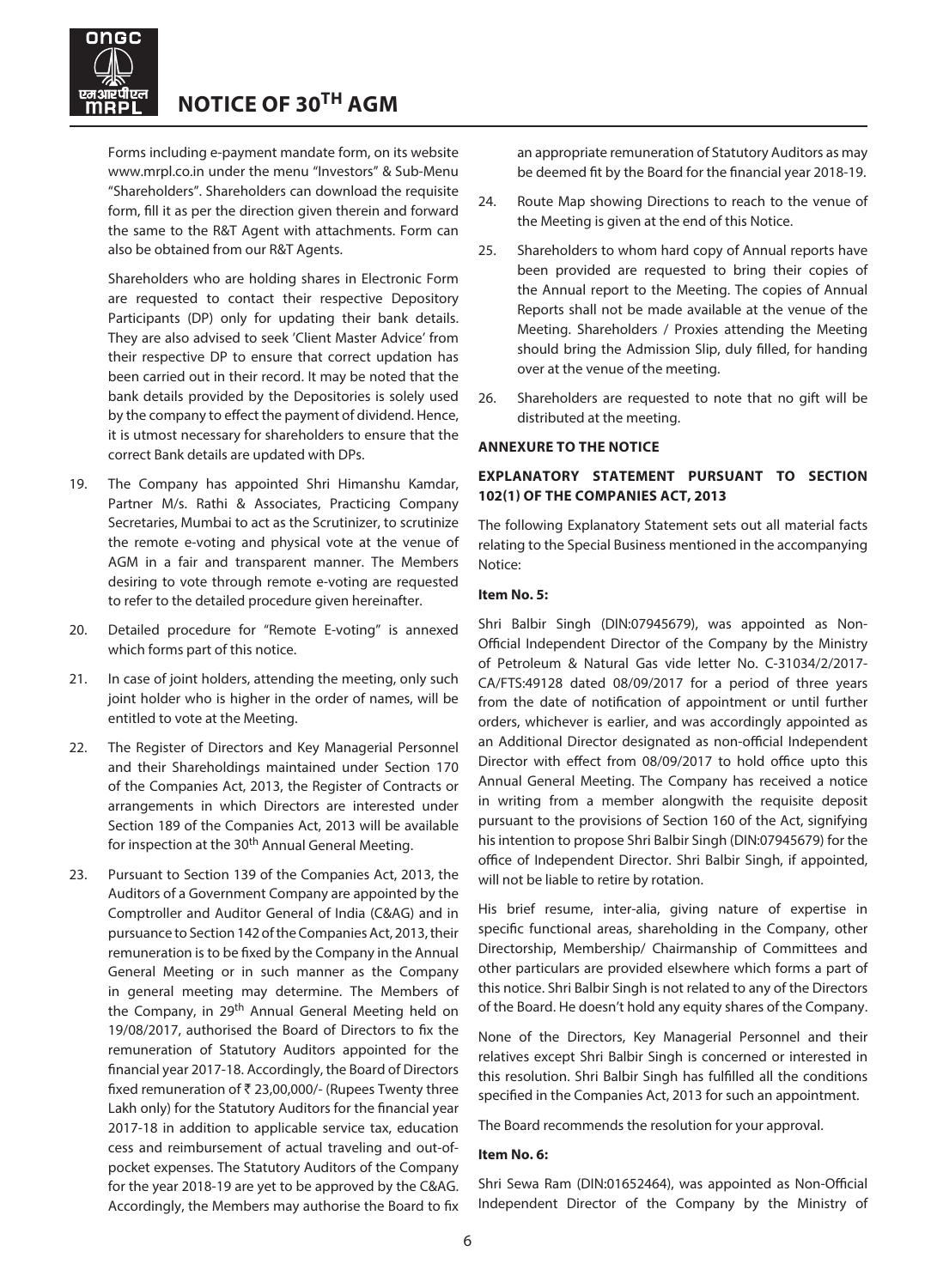Petroleum & Natural Gas vide letter No. C-31034/2/2017-CA/ FTS:49128 dated 08/09/2017 for a period of three years from the date of notification of appointment or until further orders, whichever is earlier, and was accordingly appointed as an Additional Director designated as non-official Independent Director with effect from 08/09/2017 to hold office upto this Annual General Meeting. The Company has received a notice in writing from a member alongwith the requisite deposit pursuant to the provisions of Section 160 of the Act, signifying his intention to propose Shri Sewa Ram (DIN:01652464) for the office of Independent Director. Shri Sewa Ram, if appointed, will not be liable to retire by rotation.

His brief resume, inter-alia, giving nature of expertise in specific functional areas, shareholding in the Company, other Directorship, Membership/ Chairmanship of Committees and other particulars are provided elsewhere which forms a part of this notice. Shri Sewa Ram is not related to any of the Directors of the Board. He doesn't hold any equity shares of the Company.

None of the Directors, Key Managerial Personnel and their relatives except Shri Sewa Ram is concerned or interested in this resolution. Shri Sewa Ram has fulfilled all the conditions specified in the Companies Act, 2013 for such an appointment.

The Board recommends the resolution for your approval.

### **Item No. 7:**

Shri V. P. Haran (DIN:07710821), was appointed as Non-Official Independent Director of the Company by the Ministry of Petroleum & Natural Gas vide letter No. C-31034/2/2017-CA/ FTS:49128 dated 08/09/2017 for a period of three years from the date of notification of appointment or until further orders, whichever is earlier, and was accordingly appointed as an Additional Director designated as non-official Independent Director with effect from 08/09/2017 to hold office upto this Annual General Meeting. The Company has received a notice in writing from a member alongwith the requisite deposit pursuant to the provisions of Section 160 of the Act, signifying his intention to propose Shri V. P. Haran (DIN:07710821) for the office of Independent Director. Shri V. P. Haran, if appointed, will not be liable to retire by rotation.

His brief resume, inter-alia, giving nature of expertise in specific functional areas, shareholding in the Company, other Directorship, Membership/ Chairmanship of Committees and other particulars are provided elsewhere which forms a part of this notice. Shri V. P. Haran is not related to any of the Directors of the Board. He doesn't hold any equity shares of the Company.

None of the Directors, Key Managerial Personnel and their relatives except Shri V. P. Haran is concerned or interested in this resolution. Shri V. P. Haran has fulfilled all the conditions specified in the Companies Act, 2013 for such an appointment.

The Board recommends the resolution for your approval.

### **Item No. 8:**

Dr. G. K. Patel (DIN:07945704), was appointed as Non-Official Independent Director of the Company by the Ministry of Petroleum & Natural Gas vide letter No. C-31034/2/2017-CA/ FTS:49128 dated 08/09/2017 for a period of three years from the date of notification of appointment or until further orders, whichever is earlier, and was accordingly appointed as an Additional Director designated as non-official Independent Director with effect from 08/09/2017 to hold office upto this Annual General Meeting. The Company has received a notice in writing from a member alongwith the requisite deposit pursuant to the provisions of Section 160 of the Act, signifying his intention to propose Dr. G. K. Patel (DIN:07945704) for the office of Independent Director. Dr. G. K. Patel, if appointed, will not be liable to retire by rotation.

His brief resume, inter-alia, giving nature of expertise in specific functional areas, shareholding in the Company, other Directorship, Membership/ Chairmanship of Committees and other particulars are provided elsewhere which forms a part of this notice. Dr. G. K. Patel is not related to any of the Directors of the Board. He doesn't hold any equity shares of the Company.

None of the Directors, Key Managerial Personnel and their relatives except Dr. G. K. Patel is concerned or interested in this resolution. Dr. G. K. Patel has fulfilled all the conditions specified in the Companies Act, 2013 for such an appointment.

The Board recommends the resolution for your approval.

### **Item No. 9:**

Shri Shashi Shanker (DIN:06447938) was appointed as the Chairman / Director of the Company w.e.f. 01/10/2017 consequent on superannuation of Shri D. K. Sarraf.

Shri Shashi Shanker was appointed as an additional Director w.e.f. 01/10/2017 under Article 140 of Articles of Association of the Company read with Section 161 of the Companies Act, 2013 and holds office upto the date of the 30<sup>th</sup> Annual General Meeting.

The Company has received a notice in writing from ONGC Ltd. (Promoter Company) along with the requisite deposit pursuant to the provisions of Section 160 of the Companies Act, 2013 proposing the candidature of Shri Shashi Shanker for the office of Director of the Company.

His brief resume, inter-alia, giving nature of expertise in specific functional areas, shareholding in the Company, other Directorship, Membership/ Chairmanship of Committees and other particulars are provided elsewhere which forms a part of this notice. Shri Shashi Shanker is not related to any of the Directors of the Board. He doesn't hold any equity shares of the Company.

Accordingly, the Directors recommend the Resolution set out in this item for your approval. None of the Directors, Key Managerial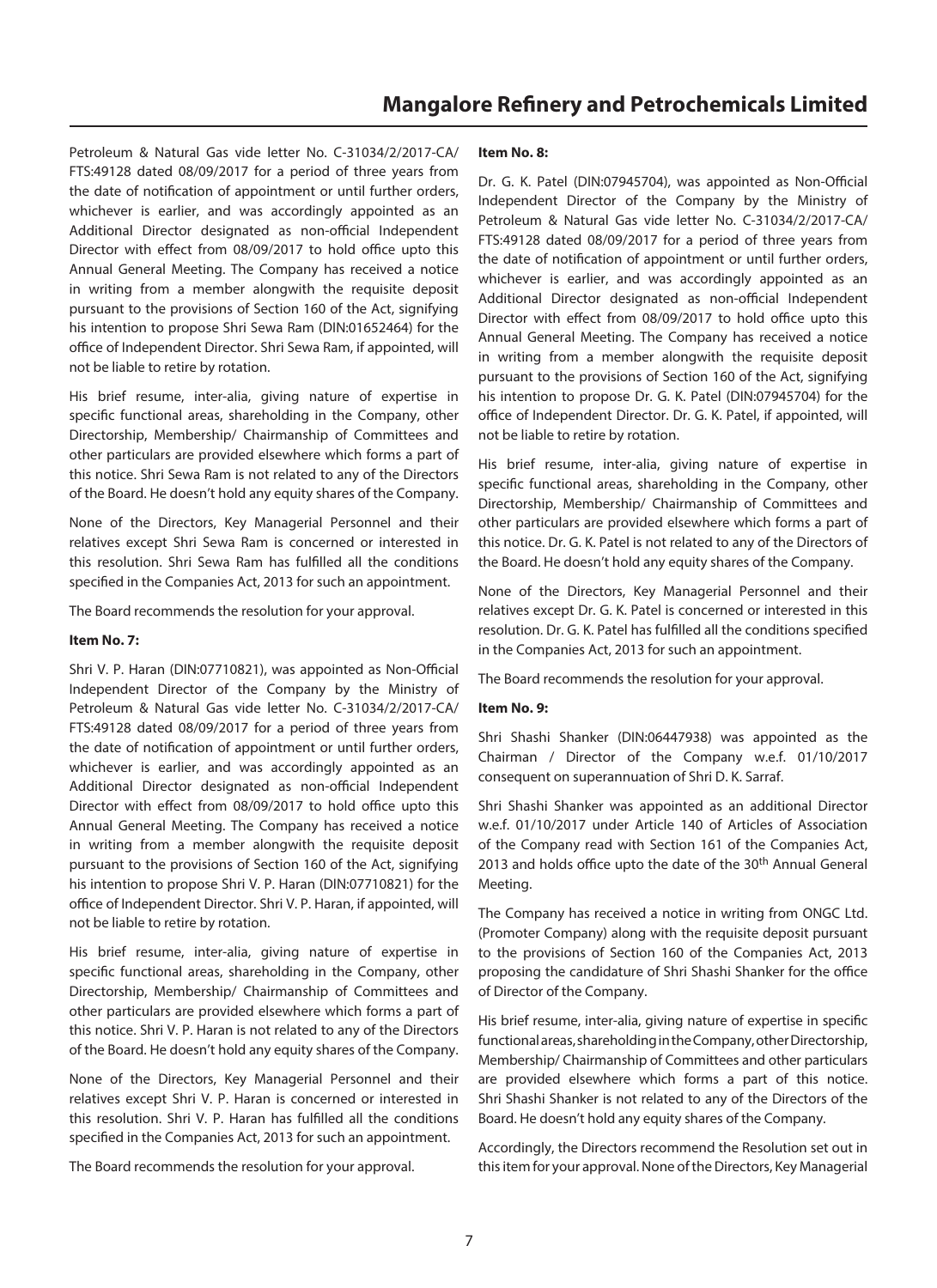

Personnel and their relatives except Shri Shashi Shanker is concerned or interested in this resolution.

The Board recommends the resolution for your approval

### **Item No. 10:**

Ministry of Petroleum & Natural Gas (MoP&NG), Government of India, vide its letter number C-31033 /1/2016-CA/FTS: 42979 dated 24/11/2017 appointed Shri K. M. Mahesh (DIN: 07402110) as Director.

The Board of Directors subsequently appointed Shri K. M. Mahesh as an additional Director with effect from 24/11/2017 to hold office upto the date of this Annual General Meeting.

The Company has received a notice in writing from a member along with the requisite deposit pursuant to the provisions of Section 160 of the Companies Act, 2013, proposing the candidature of Shri K. M. Mahesh for the office of Director of the Company. Shri K. M. Mahesh is not related to any of the Directors of the Board. He doesn't hold any equity shares of the Company.

His brief resume, inter-alia, giving nature of expertise in specific functional areas, shareholding in the Company, other Directorship, Membership/ Chairmanship of Committees and other particulars are provided elsewhere which forms a part of this notice.

Accordingly, the Directors recommend the resolution set out in this item for the approval of members. None of the Directors, Key Managerial Personnel and their relatives except, Shri K. M. Mahesh is concerned or interested in this resolution.

The Board recommends the resolution for your approval.

### **Item No. 11:**

Ministry of Petroleum & Natural Gas (MoP&NG), Government of India, vide its letter number C-31033/1/2016-CA/FTS:42979 dated 24/11/2017 appointed Shri Sanjay Kumar Jain (DIN:08015083) as Director. The Board of Directors subsequently appointed Shri Sanjay Kumar Jain as an additional Director with effect from 24/11/2017 to hold office upto the date of this Annual General Meeting.

The Company has received a notice in writing from a member along with the requisite deposit pursuant to the provisions of Section 160 of the Companies Act, 2013, proposing the candidature of Shri Sanjay Kumar Jain for the office of Director of the Company.

His brief resume, inter-alia, giving nature of expertise in specific functional areas, shareholding in the Company, other Directorship, Membership/ Chairmanship of Committees and other particulars are provided elsewhere which forms a part of this notice. Shri Sanjay Kumar Jain is not related to any of the Directors of the Board. He doesn't hold any equity shares of the Company.

Accordingly, the Directors recommend the resolution set out in this item for the approval of members. None of the Directors, Key Managerial Personnel and their relatives except, Shri Sanjay Kumar Jain is concerned or interested in this resolution.

The Board recommends the resolution for your approval

### **Item No. 12:**

Shri Subhash Kumar (DIN: 07905656) was appointed as additional Director w.e.f. 15/05/2018 under Article 140 of Articles of Association of the Company read with Section 161 of the Companies Act, 2013 and holds office upto the date of the 30<sup>th</sup> Annual General Meeting.

The Company has received a notice in writing from ONGC Ltd. (Promoter Company) along with the requisite deposit pursuant to the provisions of Section 160 of the Companies Act, 2013, proposing the candidature of Shri Subhash Kumar for the office of Director of the Company.

His brief resume, inter-alia, giving nature of expertise in specific functional areas, shareholding in the Company, other Directorship, Membership/ Chairmanship of Committees and other particulars are provided elsewhere which forms a part of this notice. Shri Subhash Kumar is not related to any of the Directors of the Board.

Accordingly, the Directors recommend the Resolution set out in this item for your approval. None of the Directors, Key Managerial Personnel and their relatives except Shri Subhash Kumar is concerned or interested in this resolution.

The Board recommends the resolution for your approval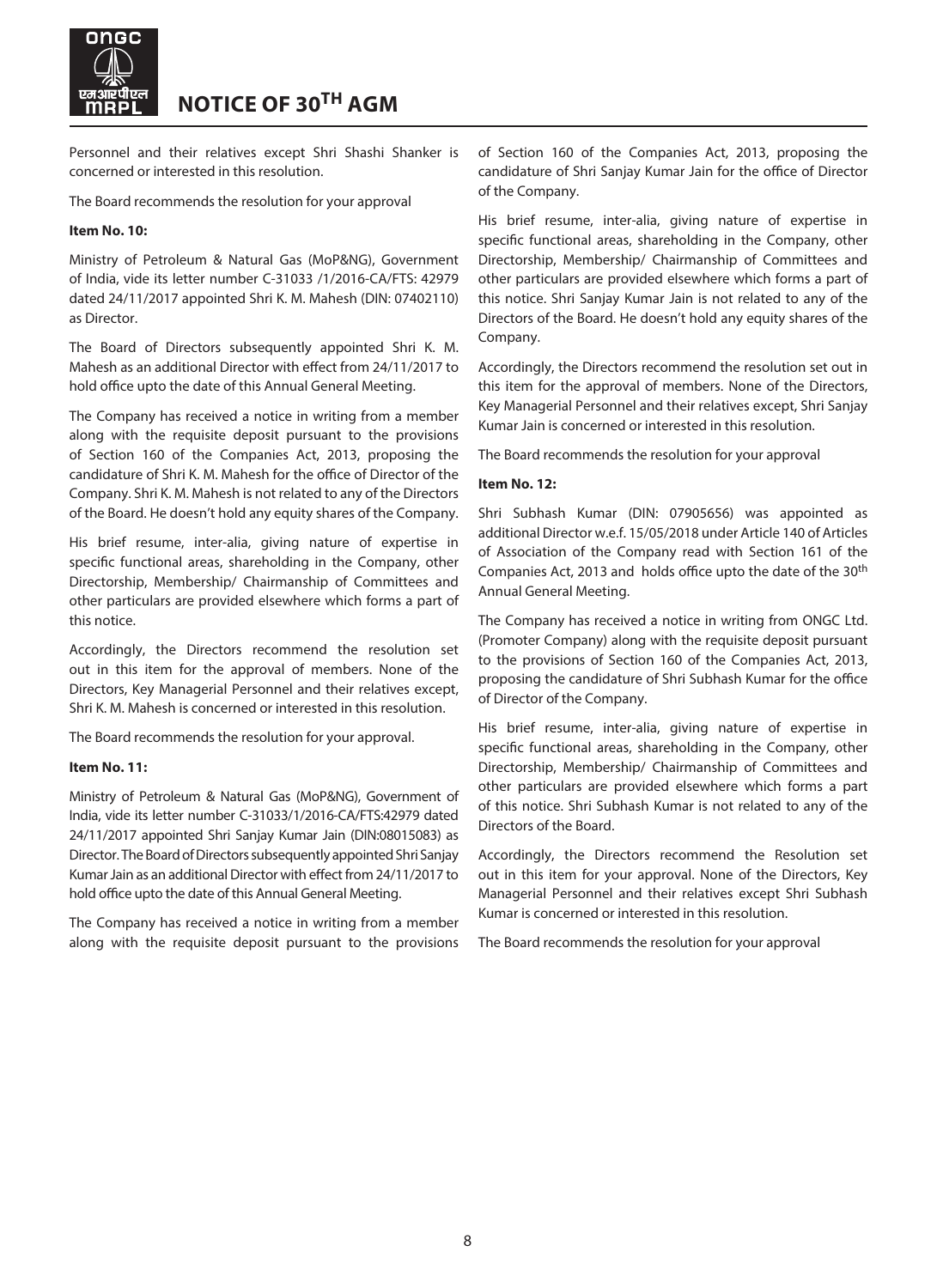| Name of Director<br>$\sum_{i=1}^{n}$                                                                                      | Shri Vinod S. Shenoy<br>DIN: 07632981                                                                                                                                                                                               | Shri Balbir Singh<br>Din: 07945679                                                                                                                                           | DIN: 01652464<br>ri Sewa Ram<br>ዿ                                                                                                                                                                                       | Shri V.P. Haran<br>DIN: 07710821                                                                                                                     | DIN: 07945704<br>Dr. G.K. Patel                                                                               | Shri Shashi Shanker<br>DIN: 06447938                                                                                                                                                                                                                                             | Shri K. M. Mahesh<br>DIN: 07402110                                                                                                                                                                                                          | Shri Sanjay Kumar Jain Shri Subhash Kumar<br>DIN: 08015083                                                                                                                                                                                                                                                       | DIN: 07905656                                                                                                                                                                                                                                                                                                     |
|---------------------------------------------------------------------------------------------------------------------------|-------------------------------------------------------------------------------------------------------------------------------------------------------------------------------------------------------------------------------------|------------------------------------------------------------------------------------------------------------------------------------------------------------------------------|-------------------------------------------------------------------------------------------------------------------------------------------------------------------------------------------------------------------------|------------------------------------------------------------------------------------------------------------------------------------------------------|---------------------------------------------------------------------------------------------------------------|----------------------------------------------------------------------------------------------------------------------------------------------------------------------------------------------------------------------------------------------------------------------------------|---------------------------------------------------------------------------------------------------------------------------------------------------------------------------------------------------------------------------------------------|------------------------------------------------------------------------------------------------------------------------------------------------------------------------------------------------------------------------------------------------------------------------------------------------------------------|-------------------------------------------------------------------------------------------------------------------------------------------------------------------------------------------------------------------------------------------------------------------------------------------------------------------|
| Date of Birth                                                                                                             | 09-09-1962                                                                                                                                                                                                                          | 05-01-1951                                                                                                                                                                   | 23-05-1951                                                                                                                                                                                                              | 16-07-1954                                                                                                                                           | 24-07-1948                                                                                                    | $02 - 03 - 1961$                                                                                                                                                                                                                                                                 | 30-12-1977                                                                                                                                                                                                                                  | 23-02-1974                                                                                                                                                                                                                                                                                                       | $01 - 01 - 1962$                                                                                                                                                                                                                                                                                                  |
| Appointment on<br>the Board<br>Date of                                                                                    | 08-11-2016                                                                                                                                                                                                                          | 08-09-2017                                                                                                                                                                   | 08-09-2017                                                                                                                                                                                                              | 08-09-2017                                                                                                                                           | 08-09-2017                                                                                                    | $01 - 10 - 2017$                                                                                                                                                                                                                                                                 | 24-11-2017                                                                                                                                                                                                                                  | 24-11-2017                                                                                                                                                                                                                                                                                                       | 5-05-2018                                                                                                                                                                                                                                                                                                         |
| Qualifications &<br>Expertise                                                                                             | Hindustan Petroleum<br>wide exposure to the<br>Director (Refinery) in<br>Shri Vinod S. Shenoy<br>Corporation Limited<br>Petroleum Industry.<br>Engineer having<br>Presently he is<br>is a Chemical                                  | Studies in Economics<br>& Research D.N.P.G.<br>at the Department<br>Bulandshahr) U.P.<br>a retired Professon<br>Dr. Balbir Singh is<br>College, Gulaothi<br>of Post Graduate | Indian Administrative<br>Independent External<br>retired officer of the<br>Service of MP Cadre.<br>Currently, Shri Sewa<br>Northern Coalfields<br>Ram is serving as<br>Shri Sewa Ram is<br>Monitor (IEM) in<br>Limited. | Ambassador to Syria<br>has served as India's<br>from Indian Foreign<br>Shri V. P. Haran is<br>Services (IFS). He<br>a retired officer<br>and Bhutan. | (Orthopaedics) heads<br><b>Hospital at Mehsana</b><br>Dr. G. K. Patel, M.S.<br>G K Orthopaedic<br>in Gujarat. | years of experience in<br>diverse E&P activities.<br>is Chairman of ONGC<br>Ltd. He is an industry<br>veteran with over 30<br>Shri Shashi Shanker                                                                                                                                | executive Director of<br>Corporation Limited<br>(LPG) in the Ministry<br>Chennai Petroleum<br>of 2003 batch and<br>is an IRS-IT officer<br>has been Director<br>Shri K. M. Mahesh<br>of Petroleum. He<br>also served as a<br>Part time Non- | (2009). He is presently<br>Ministry of Petroleum<br>Jain, an IPS officer of<br>cadre), is a Fulbright<br>2002 batch (AGMU<br>and British Gurukul<br>Chevening Scholar<br>Hubert Humphrey<br>Shri Sanjay Kumar<br>on deputation to<br>Fellow (2014-15)<br>as Director since<br>and Natural Gas<br>February, 2017. | Finance & Budget and<br>Petronet LNG Limited<br>also as Head Treasury<br>as Director (Finance).<br>Management Group<br>Planning & Portfolio<br>Shri Subhash Kumar<br>is Director (Finance),<br>He has also worked<br>ONGC. He served<br>as Head Business<br>a brief stint with<br>at ONGC Videsh.<br>Development, |
| private and Section<br>(excluding foreign<br>Public Companies<br>8 of Companies<br>held in other<br>Directorship<br>Act.) | and Petrochemicals<br>2. HPCL Mittal Energy<br>Company Limited<br>4. Ratnagiri Refinery<br>Refinery Limited<br>3. Prize Petroleum<br>5. HPCL Rajasthan<br>Corporation<br>1. Hindustan<br>Petroleum<br>Limited<br>Limited<br>Limited |                                                                                                                                                                              | ı                                                                                                                                                                                                                       |                                                                                                                                                      |                                                                                                               | Additions Limited<br>5.ONGC Mangalore<br>Power Company<br>Gas Corporation<br>Petrochemicals<br>1. Oil and Natural<br>6. Mangalore SEZ<br>4. ONGC Tripura<br>2. Petronet LNG<br>7. ONGC Videsh<br>3. ONGC Petro<br>Limited<br>Limited<br>Limited<br>Limited<br>Limited<br>Limited |                                                                                                                                                                                                                                             |                                                                                                                                                                                                                                                                                                                  | Additions Limited<br>Power Company<br>Gas Corporation<br>1. Oil and Natural<br>5. Petronet MHB<br>3. ONGC Tripura<br>2. ONGC Petro<br>Corporation<br>4. Hindustan<br>Petroleum<br>Limited<br>Limited<br>Limited<br>Limited                                                                                        |

# DETAILS OF THE DIRECTORS' SEEKING APPOINTMENT/ REAPPOINTMENT AT THE 30TH ANNUAL GENERAL MEETING **DETAILS OF THE DIRECTORS' SEEKING APPOINTMENT/ REAPPOINTMENT AT THE 30th ANNUAL GENERAL MEETING**

# **Mangalore Refinery and Petrochemicals Limited**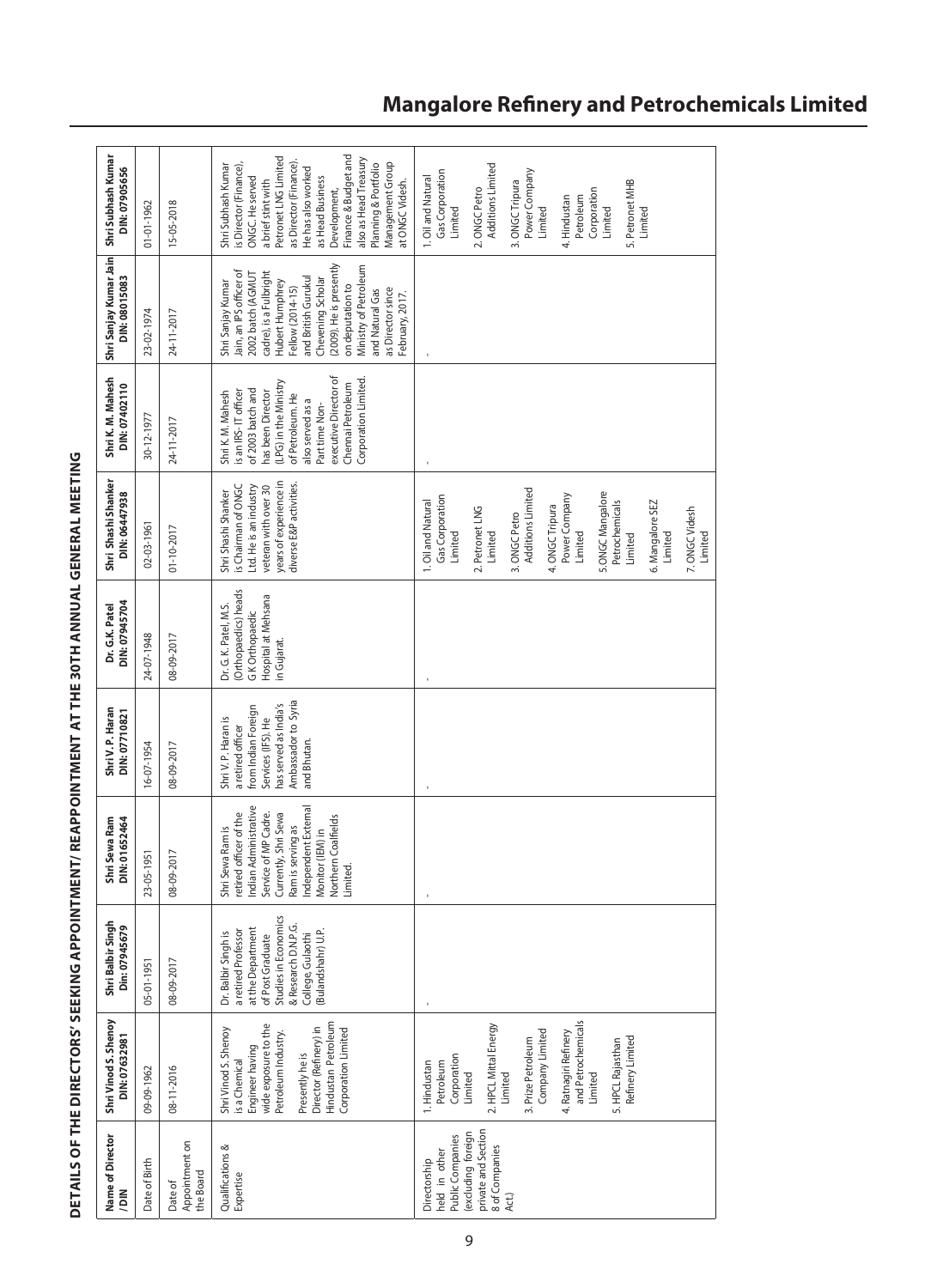

# **Notice of 30th AGM**

| DIN: 07905656                                              | (Member) - ONGC<br>(Member) - ONGC<br>Company Limited<br>3. Audit Committee<br>2. Nomination and<br>and Natural Gas<br>Petro Additions<br>Tripura Power<br>(Member) - Oil<br>Remuneration<br>1. Stakeholders<br>Relationship<br>Corporation<br>Committee<br>Committee<br>Limited<br>Limited                                                                                                                              | $\equiv$                            | $\equiv$                                      |
|------------------------------------------------------------|--------------------------------------------------------------------------------------------------------------------------------------------------------------------------------------------------------------------------------------------------------------------------------------------------------------------------------------------------------------------------------------------------------------------------|-------------------------------------|-----------------------------------------------|
| Shri Sanjay Kumar Jain Shri Subhash Kumar<br>DIN: 08015083 |                                                                                                                                                                                                                                                                                                                                                                                                                          | $\equiv$                            | $\equiv$                                      |
| Shri K. M. Mahesh<br>DIN: 07402110                         |                                                                                                                                                                                                                                                                                                                                                                                                                          | $\equiv$                            | $\equiv$                                      |
| Shri Shashi Shanker<br>DIN: 06447938                       |                                                                                                                                                                                                                                                                                                                                                                                                                          | $\equiv$                            | $\equiv$                                      |
| DIN: 07945704<br>Dr. G.K. Patel                            | 1. Audit Committee<br>4. Human Resource<br>6. Project Appraisal<br>3. Corporate Social<br>5. Nomination and<br>Remuneration<br>and Execution<br>Responsibility<br>Management<br>2. Stakeholders<br>Relationship<br>Committee<br>Committee<br>Committee<br>Committee<br>Committee<br>- Chairman<br>- Member<br>- Member<br>- Member<br>- Member<br>- Member                                                               | $\equiv$                            | $\equiv$                                      |
| Shri V.P. Haran<br>DIN: 07710821                           | 7. Operation Review/<br>4. Human Resource<br>1. Audit Committee<br>6. Project Appraisal<br>3. Corporate Social<br>5. Nomination and<br><b>HSE</b> Committee<br>Remuneration<br>and Execution<br>Responsibility<br>Management<br>2. Stakeholders<br>Relationship<br>Committee<br>Committee<br>Committee<br>Committee<br>Committee<br>- Chairman<br>- Chairman<br>- Member<br>- Member<br>- Member<br>- Member<br>- Member | $\equiv$                            | $\equiv$                                      |
| DIN: 01652464<br>Shri Sewa Ram                             | 1. Audit Committee<br>4. Human Resource<br>6. Project Appraisal<br>3. Corporate Social<br>5. Nomination and<br>Remuneration<br>and Execution<br>Responsibility<br>Committee<br>- Member<br>Management<br>2. Stakeholders<br>Relationship<br>Committee<br>- Member<br>Committee<br>Committee<br>Committee<br>- Chairman<br>- Member<br>- Member<br>- Member                                                               | $\equiv$                            | $\equiv$                                      |
| Shri Balbir Singh<br>Din: 07945679                         | 7. Operation Review/<br>1. Audit Committee<br>4. Human Resource<br>6. Project Appraisal<br>3. Corporate Social<br>5. Nomination and<br><b>HSE</b> Committee<br>Remuneration<br>and Execution<br>Responsibility<br>Management<br>2. Stakeholders<br>Relationship<br>Committee<br>Committee<br>Committee<br>Committee<br>Committee<br>- Chairman<br>- Member<br>- Member<br>- Member<br>- Member<br>- Member<br>- Member   | $\equiv$                            | $\equiv$                                      |
| Shri Vinod S. Shenoy<br>DIN: 07632981                      | 2. Operation Review/<br>1. Project Appraisal<br>HSE Committee-<br>and Execution<br>Committee-<br>Member<br>Member                                                                                                                                                                                                                                                                                                        | $\equiv$                            | $\equiv$                                      |
| Name of Director<br>NIQ/                                   | Chairman/Member<br>of the Committees                                                                                                                                                                                                                                                                                                                                                                                     | Shareholding of<br><b>Directors</b> | between Directors<br>Relationship<br>inter-se |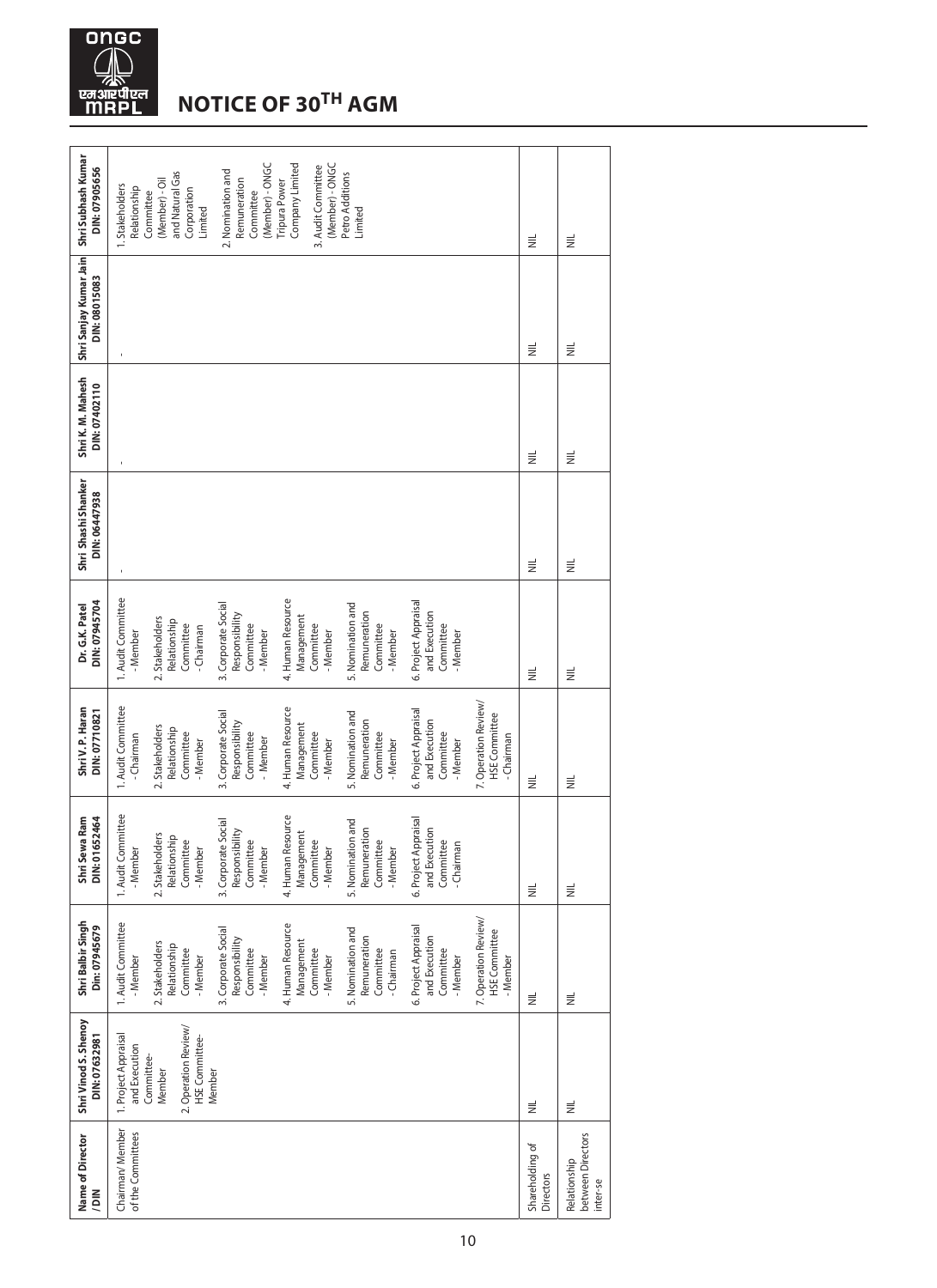### **PROCEDURE FOR "REMOTE E-VOTING"**

Pursuant to provisions of Section 108 of the Companies Act, 2013, Rule 20 of the Companies (Management and Administration) Rules, 2014 as amended by the Companies (Management and Administration) Amendment Rules, 2015 and Regulation 44 of SEBI (Listing Obligations and Disclosure Requirements) Regulations, 2015, the Company is pleased to provide its members the facility to exercise their right to vote on resolutions proposed to be considered at the 30<sup>th</sup> Annual General Meeting (AGM) by electronic means and the business may be transacted through e-Voting Services. The facility of casting the votes by the members using an electronic voting system from a place other than venue of the AGM ("remote e-voting") will be provided by National Securities Depository Limited (NSDL).

- I. The members who have cast their vote by remote e-voting prior to the AGM may also attend the AGM but shall not be entitled to cast their vote again.
- II. The remote e-voting period commences on 08/08/2018 (9:00 a.m.) and ends on 10/08/2018 (5:00 p.m.). During this period members of the Company, holding shares either in physical form or in dematerialized form, as on the cut-off date of 04/08/2018 may cast their vote by remote e-voting. The remote e-voting module shall be disabled by NSDL for voting thereafter. Once the vote on a resolution is cast by the member, the member shall not be allowed to change it subsequently.
- III. The process and manner for remote e-voting are as under:
	- A. In case a Member receives an email from NSDL [for members whose email IDs are registered with the Company/Depository Participants(s)] :
		- (i) Open email and open PDF file viz; "remote e-voting.pdf" with your Client ID or Folio No. as password. The said PDF file contains your user ID and password/PIN for remote e-voting. Please note that the password is an initial password.
		- (ii) Launch internet browser by typing the following URL:[https://www.evoting.nsdl.](https://www.evoting.nsdl./) com/
		- (iii) Click on Shareholder Login
		- (iv) Put user ID and password as initial password/ PIN noted in step (i) above. Click Login.
		- (v) Password change menu appears. Change the password/PIN with new password of your choice with minimum 8 digits/characters or combination thereof. Note new password. It is strongly recommended not to share your password with any other person and take utmost care to keep your password confidential.
		- (vi) Home page of remote e-voting opens. Click on remote e-voting: Active Voting Cycles.
- (vii) Select "108572" of "Mangalore Refinery and Petrochemicals Limited".
- (viii) Now you are ready for remote e-voting as Cast Vote page opens.
- (ix) Cast your vote by selecting appropriate option and click on "Submit" and also "Confirm" when prompted.
- (x) Upon confirmation, the message "Vote cast successfully" will be displayed.
- (xi) Once you have voted on the resolution, you will not be allowed to modify your vote.
- (xii) Institutional shareholders (i.e. other than individuals, HUF, NRI etc.) are required to send scanned copy (PDF/JPG Format) of the relevant Board Resolution/ Authority letter etc. together with attested specimen signature of the duly authorized signatory(ies) who are authorized to vote, to the Scrutinizer through e-mail to [rathi@gmail.com](mailto:rathi@gmail.com) with a copy marked to evoting@nsdl.co.in
- B. In case a Member receives physical copy of the Notice of 30<sup>th</sup> Annual General Meeting [for members whose email IDs are not registered with the Company/Depository Participants(s) or requesting physical copy] :
	- (i) Initial password is provided at the bottom of the Attendance Slip for the AGM :
	- (ii) Please follow all steps from Sl. No. (ii) to Sl. No. (xii) above, to cast vote.
- IV. In case of any queries, you may refer the Frequently Asked Questions (FAQs) for Members and remote e-voting user manual for Members available at the downloads section of [www.evoting.nsdl.com](http://www.evoting.nsdl.com/) or call on toll free no.: 1800-222- 990 or send a request at [evoting@nsdl.co.in](mailto:evoting@nsdl.co.in)
- V. If you are already registered with NSDL for remote e-voting then you can use your existing user ID and password/PIN for casting your vote.
- VI. You can also update your mobile number and e-mail id in the user profile details of the folio which may be used for sending future communication(s).
- VII. The voting rights of members shall be in proportion to their shares of the paid up equity share capital of the Company as on the cut-off date of 04/08/2018.
- VIII. Any person, who acquires shares of the Company and becomes member of the Company after dispatch of the notice and holding shares as of the cut-off date i.e. 04/08/2018, may obtain the login ID and password by sending a request at evoting@nsdl.co.in or mrplirc@ linkintime.co.in. However, any person who have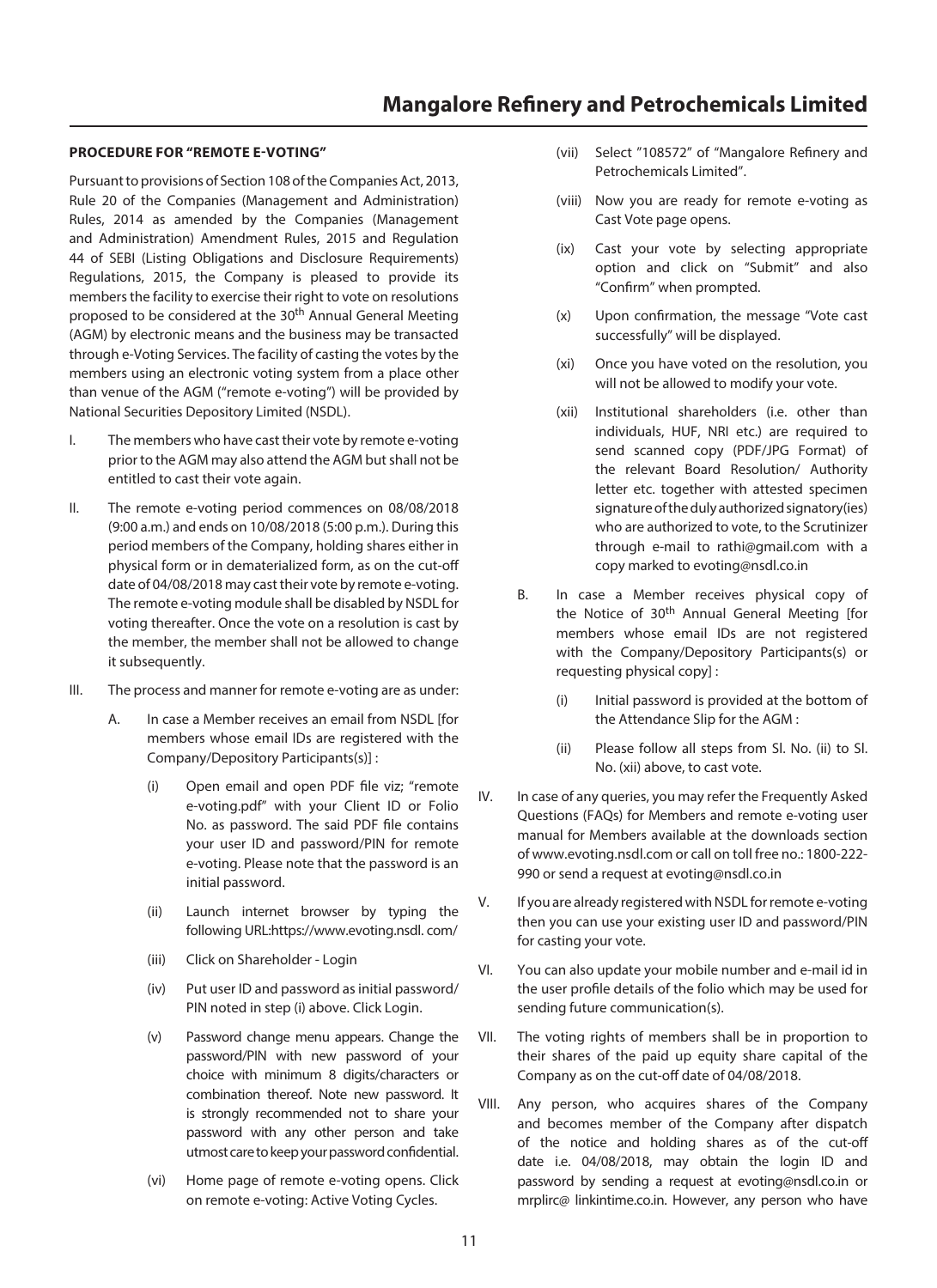

received the notice and disposed off the shares before the cut-off date i.e. 04/08/2018 may treat the notice for information only.

 However, if you are already registered with NSDL for remote e-voting then you can use your existing user ID and password for casting your vote. If you forgot your password, you can reset your password by using "Forgot User Details/ Password" option available on [www.evoting.nsdl.com](http://www.evoting.nsdl.com/).

- IX. A member may participate in the AGM even after exercising his right to vote through remote e-voting but shall not be allowed to vote again at the Annual General Meeting.
- X. A person, whose name is recorded in the register of members or in the register of beneficial owners

maintained by the depositories as on the cut-off date only shall be entitled to avail the facility of remote e-voting as well as voting at the AGM through ballot paper.

- XI. Shri Himanshu Kamdar, Partner M/s. Rathi & Associates, Practicing Company Secretaries, (Certificate of Practice Number: 3030), has been appointed as the Scrutinizer for providing facility to the members of the Company to scrutinize the voting and remote e-voting process in a fair and transparent manner.
- XII. The result along with Scrutinizer's report will be placed on the Company's website i.e. [www.mrpl.co.in](http://www.mrpl.co.in/) and on the website of NSDL immediately after the result is declared by the Chairman and the same shall be communicated to the Stock Exchanges.

# $\overline{\phantom{a}}$ **ROUTE MAP OF THE VENUE OF THE 30TH AGM OF MRPL**

ROUTE MAP OF THE VENUE OF THE VENUE OF THE VENUE OF THE VENUE OF THE 29TH APPEAR OF THE 29TH APPEAR OF THE 29T

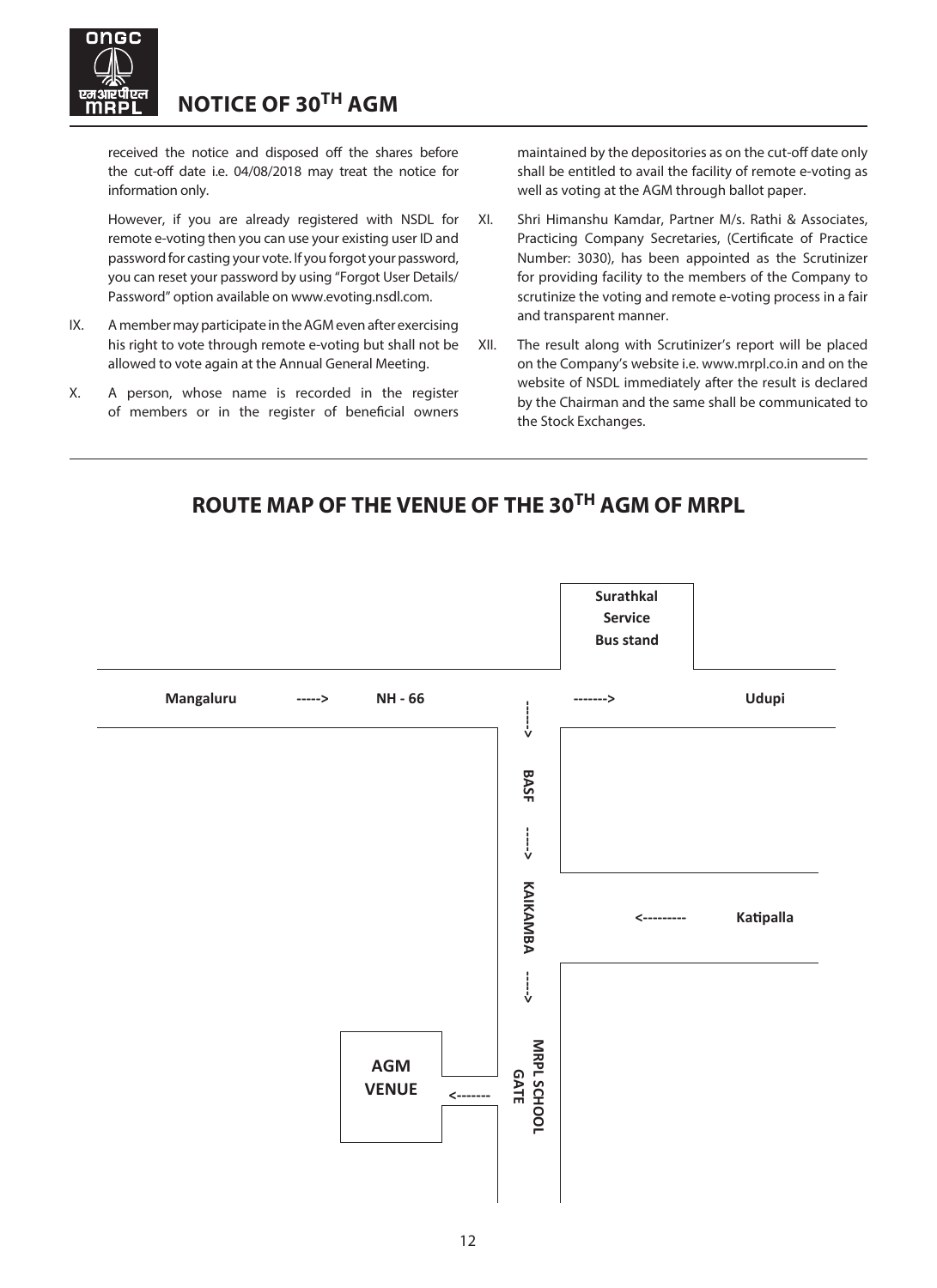

### **MANGALORE REFINERY AND PETROCHEMICALS LIMITED**

(A Government of India Enterprise and subsidiary of ONGC Limited) **Registered Office**: Mudapadav, Post Kuthethoor, Via. Katipalla, Mangaluru - 575030, Karnataka. **Website**: www.mrpl.co.in CIN: L23209KA1988GOI008959

### **ATTENDANCE SLIP**

# **30th Annual General Meeting on Saturday, 11th August, 2018**

| Registered Folio No. / DP ID - Client ID |  |
|------------------------------------------|--|
| Name and Address of the Shareholder      |  |
|                                          |  |
|                                          |  |
|                                          |  |
|                                          |  |
|                                          |  |
| Joint holders                            |  |
|                                          |  |
| <b>No. of Shares</b>                     |  |

I / We hereby record my/our presence at the 30<sup>th</sup> Annual General Meeting of the Company held on Saturday, 11th August, 2018 at 4 P.M. at MRPL Employees Recreation Centre, Mangaluru - 575 030, Karnataka.

\_\_\_\_\_\_\_\_\_\_\_\_\_\_\_\_\_\_\_\_\_\_\_\_\_\_\_\_\_\_\_\_\_ \_\_\_\_\_\_\_\_\_\_\_\_\_\_\_\_\_\_\_\_\_\_\_\_\_\_\_\_\_\_\_

Member's/Proxy's Name in Block Letters Member's/Proxy's Signature

---------------------------------------------------------------------------------------------------------------------------------------------------------------------------

Note: Please fill this Attendance Slip and HAND IT OVER AT THE ENTRANCE OF THE MEETING HALL.

## **Electronic Voting Particulars**

| EVEN<br>(Electronic Voting Event Number) | User ID | Password |
|------------------------------------------|---------|----------|
| 108572                                   |         |          |

**Note:** Please read the instructions printed along with the Notice of 30<sup>th</sup> Annual General Meeting. The Voting period starts from 09:00 A.M. on Wednesday, August 08, 2018 and ends on Friday, August 10, 2018 at 5:00 P.M. The voting module shall be disabled by NSDL for voting thereafter.



### **MANGALORE REFINERY AND PETROCHEMICALS LIMITED**

(A Government of India Enterprise and subsidiary of ONGC Limited) **Registered Office**: Mudapadav, Post Kuthethoor, Via. Katipalla, Mangaluru - 575030, Karnataka. **Website**: www.mrpl.co.in

CIN: L23209KA1988GOI008959

### **PROXY FORM - MGT 11**

[Pursuant to Section 105(6) of the Companies Act, 2013 and Rule 19(3) of the Companies (Management and Administration) Rules, 2014]

| 30 <sup>th</sup> Annual General Meeting on Saturday, 11 <sup>th</sup> August, 2018 at 4 PM               |  |                            |  |  |
|----------------------------------------------------------------------------------------------------------|--|----------------------------|--|--|
| Name of the Member(s):                                                                                   |  | F-mail Id:                 |  |  |
| <b>Registered Address</b>                                                                                |  | Folio No/ Client Id:DP ID: |  |  |
| I/We, being the member(s) holdingshares of Mangalore Refinery and Petrochemicals Limited, hereby appoint |  |                            |  |  |
|                                                                                                          |  |                            |  |  |
|                                                                                                          |  |                            |  |  |
|                                                                                                          |  |                            |  |  |
| $\mathcal{P}$                                                                                            |  |                            |  |  |
|                                                                                                          |  |                            |  |  |
|                                                                                                          |  |                            |  |  |
|                                                                                                          |  |                            |  |  |
|                                                                                                          |  |                            |  |  |
|                                                                                                          |  |                            |  |  |
|                                                                                                          |  |                            |  |  |

as my/our proxy to attend and vote (on a poll) for me/us and on my/our behalf at the 30<sup>th</sup> Annual General Meeting of the company, to be held on Saturday,  $11^{th}$  August, 2018 at 4 P.M. at the Registered office of the Company and at any adjournment thereof in respect of such resolutions as are indicated on the reverse: